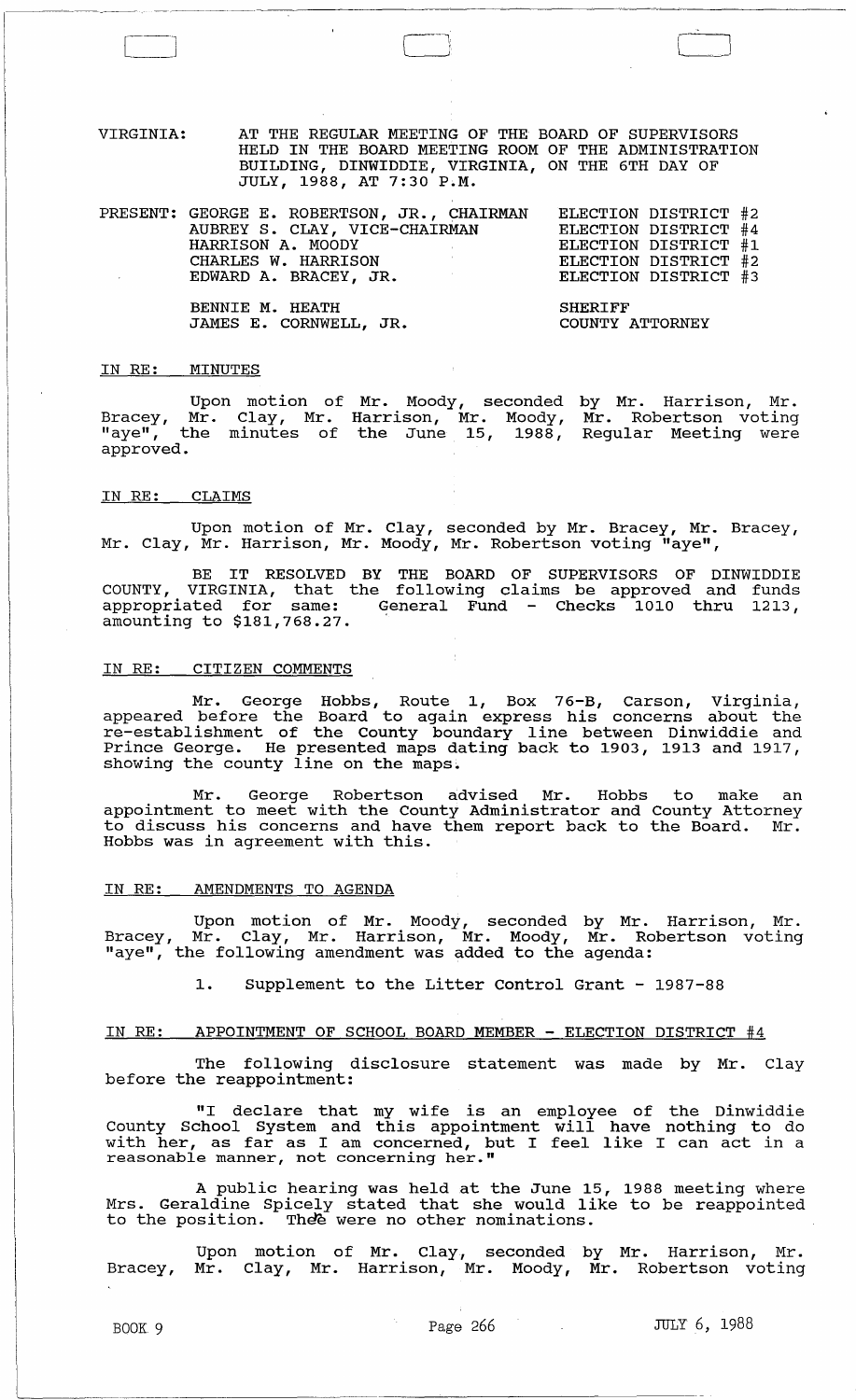"aye", Mrs. Geraldine Spicely was reappointed to the School Board, term expiring June 30, 1992.

# IN RE: PUBLIC HEARING - C-88-6 **--** INTERNATIONAL MOTOR SPORTS, INC.

This being the time and place as advertised in the Progress-Index Newspaper on June 22 and June 29, 1988, for the Board of Supervisors to conduct a public hearing to consider for approval a Conditional Use Permit submitted by Mr. C. B. Mattox, Attorney for International Motor Sports, Inc., to operate a "motor sports complex" on land parcels 20(3) A,B,C, 20-59 and 20-59A. The property is located on the west side of u.s. Route 1 in the Rohoic District. They plan to construct and operate a 3/8 mile oval race tract that will seat approximately 7,000 to 8,000 people. They also plan to construct a 1/4 mile drag strip approximately 4,000 feet long and 65 feet wide. The facility will seat from 10,000 to 30,000 people. There will be eight to ten permanent, year round employees, with approximately 46 to 150 part-time employees, depending on the type of event. There will also be food service, maintenance and administrative personnel, VIP boxes, toilets and grandstands constructed. Major access to the property will be from U.S. Route 1, with an alternate access planned for state Route 632 which will be developed when necessary to accommodate traffic.

The following list of proposed conditions were recommended by the The Torrowing Tist of proposed conditions were recommended by the<br>Planning Commission at its June 20, 1988 meeting and agreed to by the applicants:

- 1. No racing after 12:00 a.m.
- 2. No racing before 12:30 p.m. on Sunday's.
- 3. No racing before 8:00 a.m.
- 4. 100-ft. wooded buffer from residential area.

5. Plans must adhere Transportation regulations. to the Virginia Department of

- 6. Major parking areas tar, gravel or paved.
- 7. Entrance paved.
- 8. County water must be used.

9. Sewer must be public or adequately designed septic tank and drainfield to protect surrounding property owners.

10. Racing facilities must be fenced.

11. Security to be provided before, during and after races.

12. The Conditional Use permit will cease if construction has not commenced within 6 months or after the use stops being active for one year.

13. Sufficient people for traffic control will be provided before, during and after races.

Mr. Joe Emerson, Director of Planning, presented the application. The Planning Commission recommended approval at its June 20, 1988 meeting with the above conditions. No one spoke in support of the Conditional Use Permit.

The following people spoke in opposition of the Conditional Use Permit:

1. Mr. Ingo Koppe, spoke on behalf of Ms. Evelyn Gupton who lives on Route 632. He stated that he wasn't against progress, who iives on nonce oss. He searcd that he wash t against progress,<br>but was concerned with the noise that would be generated by the race<br>track and the impact it would have on the wildlife.

 $\frac{1}{2}$  and  $\frac{1}{2}$  . In the  $\frac{1}{2}$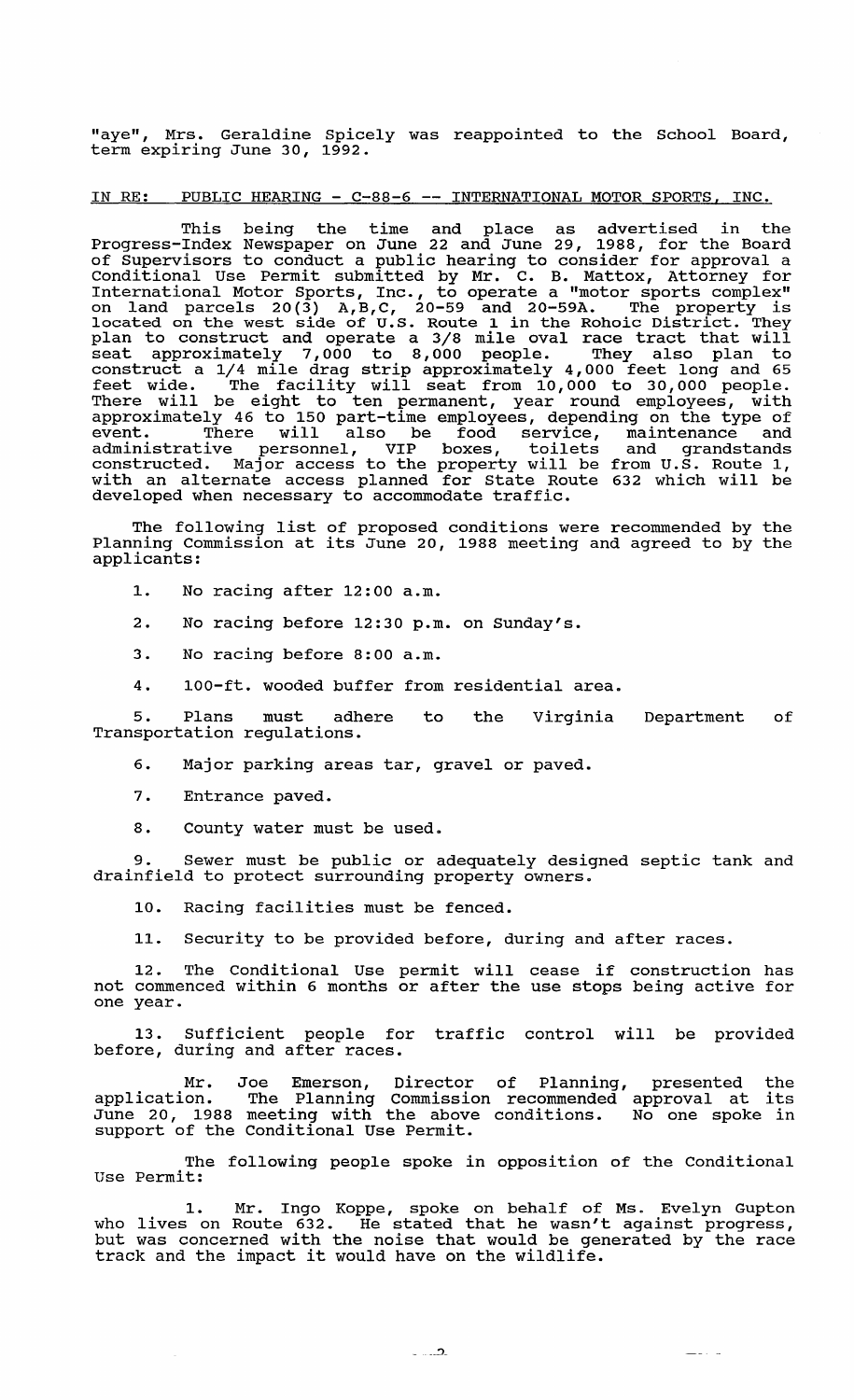2. Mrs. Clyde Westmoreland, spoke concerning the widening of Route 632 if it is used as an alternate entrance/exit.

<u>Tanggal na</u>

3. Mr. Dan Schorre, an adjacent property owner on Route 685 voiced his concern on the traffic control, his property value, and protection.

Mr. Mattox assured the citizens that everything possible was being done about noise control. Their consultants would be working being done about noise control. Their consultants would be working with them on this problem. He also stated that he was aware of the conditions of Route 632 and if this road was used as an alternate entrance/exit, then the road would be upgraded to accommodate the traffic flow. In response to Mr. Shore's concerns, he advised that there were six lanes going into the race track and 450 cars would be on the race track property at peak times. He also advised that the property will be fenced to protect the facilities. As to the property value question, Mr. Mattox advised that he had no statistics but that the value was not prone to diminish. Also, Mr. Schorres' residence and subdivision was located 3/4 of a mile from the race track.

Upon motion of Mr. Clay, seconded by Mr. Moody, Mr. Bracey, Mr. Clay, Mr. Moody, Mr. Robertson voting "aye", Mr. Harrison Mr. Clay,<br>"abstain",

BE IT RESOLVED BY THE BOARD OF SUPERVISORS OF DINWIDDIE COUNTY, VIRGINIA, that Conditional Use Permit C-88-6 requested by International Motor Sports, Inc. to operate a motor sports complex be approved with the conditions as recommended and approved by the approved with the conditions as recommended and approved by the<br>Planning Commission at its June 20, 1988 meeting and as stated above.

### IN RE: RECESS

The Chairman declared a brief recess at 8:20. reconvened at 8:35. The meeting

### IN RE: COMMISSIONER OF REVENUE

Mrs. D. M. Marston, Commissioner of the Revenue, appeared before the Board to request authorization for herself and Mrs. Ruth Abernathy to attend the Land Use Section of the VAAO Property Assessment Seminar held at the University of Virginia, July 13-15, 1988. She stated this was included in her budget.

Upon motion of Mr. Moody, seconded by Mr. Harrison, Mr. Bracey, Mr. Clay, Mr. Harrison, Mr. Moody, Mr. Robertson voting "aye",

BE IT RESOLVED BY THE BOARD F SUPERVISORS OF DINWIDDIE COUNTY, VIRGINIA, that the Commisstoner of the Revenue and Mrs. Ruth Abernathy be authorized to attend the Land Use section of the VAAO Property Assessment Seminar held at the University of Virginia, July 13-15, 1988, and that the cost for the two will not exceed the amount in the budget of \$600.00.

## IN RE: BUILDING INSPECTOR

Mr. D. H. Abernathy was not present. His monthly report was unavailable; however, he will have the report at the July 20th meeting.

### IN RE: ANIMAL WARDEN

Mr. Robert Rainey presented the report for the month of June, 1988, on behalf of L. A. Brooks, Jr.

### IN RE: RECREATION DIRECTOR

Ms. Fran Hart presented her report for the month of June, ns. Fran hard prese<br>1988 and for the fiscal year.

 $\bigcup$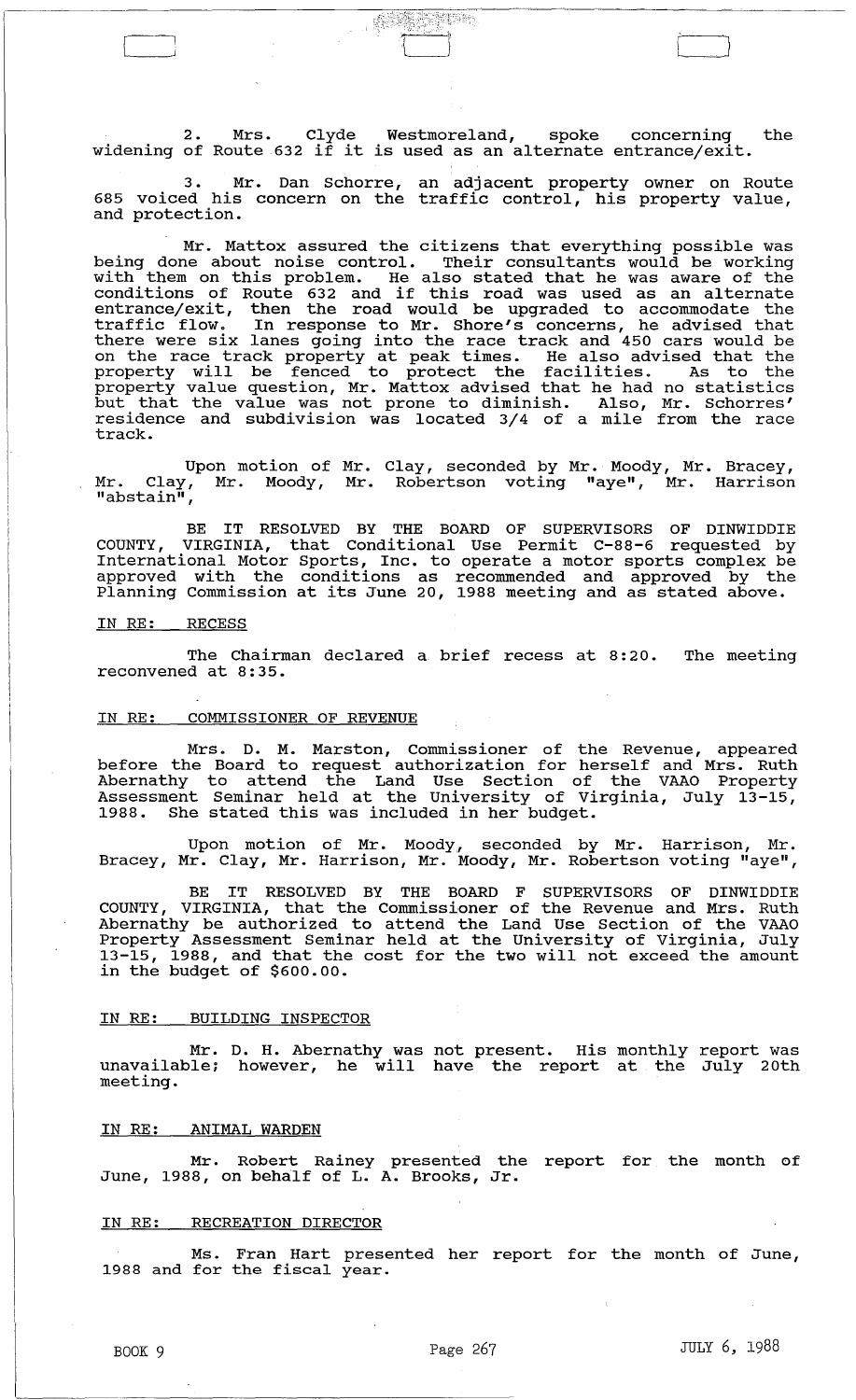### IN RE: PUBLIC HEARING--1988-89 SECONDARY ROADS IMPROVEMENT BUDGET

This being the time and place as advertised in the Progress-Index Newspaper on June 25-26 and July 1-2, 1988, for the Board of Supervisors to conduct a public hearing to receive public input on the 1988-89 proposed Secondary Roads Improvement Budget. Mr. Mac Neblett, Resident Engineer of the Virginia Department of Transportation presented the Department's recommendations.

The following citizens voiced their concerns:

1. Mr. Tom Daniel, Route 2, Box 30, Dinwiddie, Virginia, spoke on behalf of The Home Place Restaurant, which is located on Route 1401. He inquired about pavement of their road and the bad dust problem they were having at this time. Mr. Neblett advised they dust problem they were having at this time. Mr. Neblect advised they<br>were twelfth on the priority list and pavement was not scheduled until July 1990. However, chemicals would be applied for dust control as soon as possible.

2. Mrs. Josephine Dillon, Route 674 inquired about the pavement of her road. Mr. Neblett advised that in the spring 1987 pavement of her road. Hi. Nexiett advised that in the spring 1507<br>Traffic Count, the daily traffic count was 66 per day. Mr. Harrison rraiffic count, the daily traffic count was 66 per day. Mr. B<br>asked Mr. Neblett if they would conduct another traffic count.

3. Mrs. Pearline Robinson, Route 1, Carson inquired about the pavement of her road. Between Routes 666 and 682, there is 1.8 miles of dirt road. Mr. Neblett advised the Traffic Count (taken the Spring 1987) was 77 per day. Mr. Bracey advised he had driven the spring 1987, was 77 per day. Mr. Bracey advised he had driven the<br>road and asked if chemicals could be put down for dust control. Mr. Neblett stated they would put the chemicals down in front of the residences along the road.

4. Mr. Bracey inquired about the deep ditch work on Route 613 and the widening of this road. Mr. Neblett advised the ditches were pulled for drainage purposes and there were no plans at this time for improving Route 613.

5. Mr. Donald Andrews inquired about connection of Dinwiddie County with the extension of Route 288. Mr. Robertson stated this has been discussed in the MPO 2000, 2005 and 2010 Plan. Mr. Andrews also stated the road to the Recreation Complex has a count of more than 100 vehicles per day.

6. Mr. Clay advised Route 715 needed the bushes trimmed and chemicals put down for dust control.

The Chairman declared the public hearing closed.

# IN RE: VDT -- ADOPTION OF 1988-89 SECONDARY ROADS IMPROVEMENT

 $E_{\text{M}}$  $10^{110}$  Upon motion of Mr. Moody, seconded by Mr. Bracey, Mr.  $\beta_{N}$  Bracey, Mr. Clay, Mr. Harrison, Mr. Moody, Mr. Robertson voting "aye, the following resolution was adopted:

WHEREAS, a public hearing was held jointly with the Virginia Department of Transportation on July 6, 1988 to receive public input on the 1988-89 Secondary Roads Improvement Budget; and

WHEREAS, after giving consideration to the comments at the public hearing and the recommendations from the Virginia Department of Transportation representatives, the Board of Supervisors concurs with the priorities listed in the 1988-89 Secondary Roads Improvement Budget;

NOW THEREFORE BE IT RESOLVED BY THE BOARD OF SUPERVISORS OF DINWIDDIE COUNTY, VIRGINIA that the priority list of construction projects for Dinwiddie County's 1988-89 proposed Secondary Roads Improvement Budget be adopted as presented by the Virginia Department of Transportation.

IN RE: AWARD OF CONTRACT -- MAINTENANCE OF COUNTY VEHICLES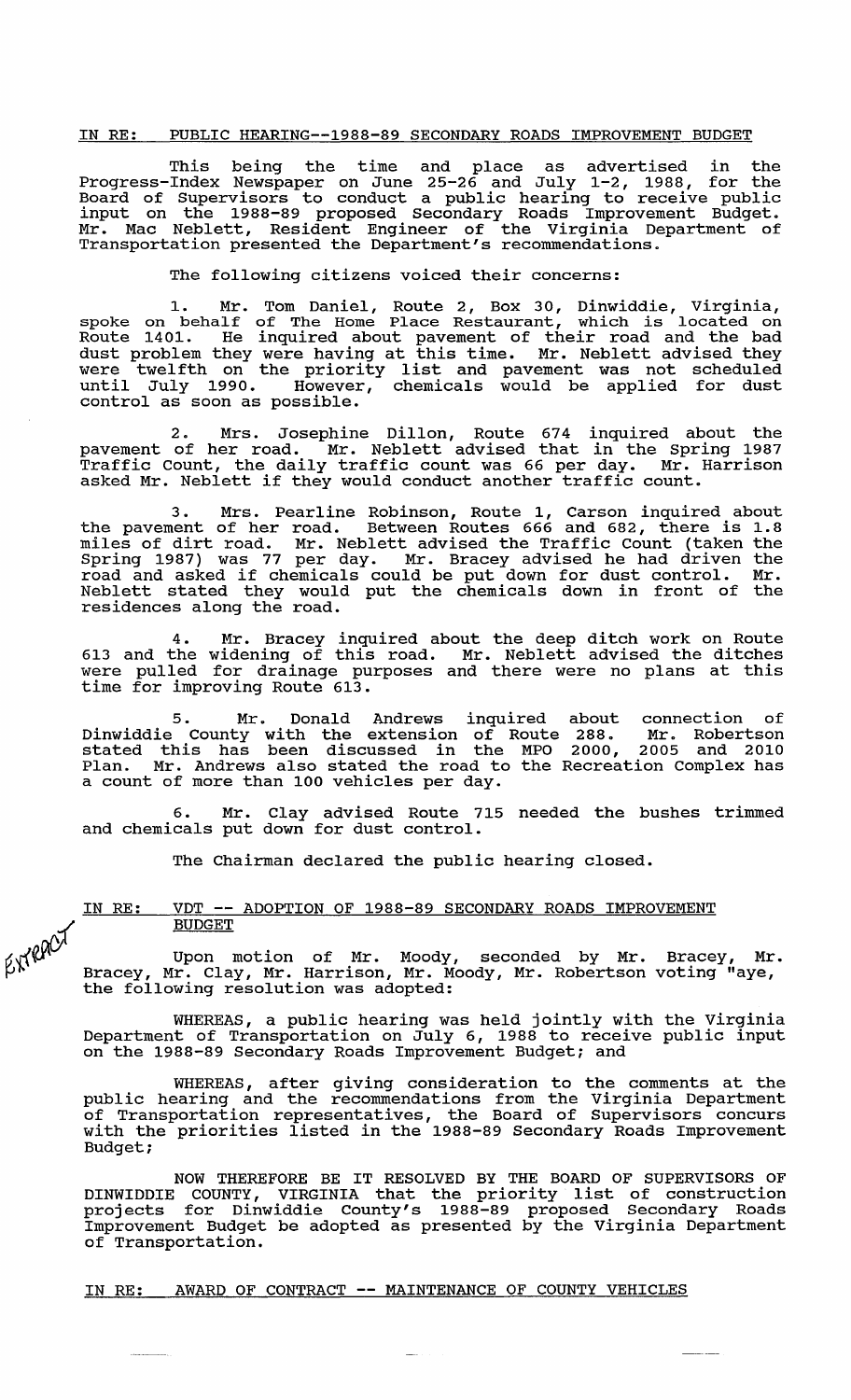Mrs. Wendy Quesenberry, Assistant county Administrator, stated the Selection committee had received four proposals and held interviews with the top two rated proposals submitted for maintenance Inservising with the cop the rated proposars submitted for maintenance of county vehicles. The Committee recommended that the contract be awarded to Dewitt Country Store, renewable on an annual basis up to three years.

**TANK STANDARD STATE** Å

Upon motion of Mr. Harrison, seconded by Mr. Moody, Mr. Bracey, Mr. Harrison, Mr. Moody, Mr. Robertson voting "aye", Mr. Clay<br>"abstaining",

BE IT RESOLVED BY THE BOARD OF SUPERVISORS OF DINWIDDIE COUNTY, VIRGINIA that the contract for maintenance of County vehicles be awarded to Dewitt country Store, renewable on an annual basis up to three years, for the maintenance of Dinwiddie County vehicles, and

BE IT FURTHER RESOLVED BY THE BE IT FURTHER RESOLVED BY THE BOARD OF SUPERVISORS<br>DINWIDDIE COUNTY, VIRGINIA that the County Administrator authorized to execute said contract. BOARD OF SUPERVISORS OF<br>County Administrator be be

# IN RE: RESOLUTION AUTHORIZING THE EXECUTION AND DELIVERY OF A MASTER EQUIPMENT LEASE/PURCHASE AGREEMENT, AND RELATED INSTRUMENTS, AND DETERMINING OTHER MATTERS IN CONNECTION<br>THEREWITH -- 1988 POLICE CARS AND AMBULANCE

Mrs. Wendy Quesenberry advised four bids had been received on the lease/purchase agreement for seven new police cars and an ambulance. The lowest bid was signet Leasing and Financial distributed. The fowest bid was bignet heasing and financial<br>Corporation at a fixed five year rate of 7.23% on the police cars, and 7.20% on the ambulance. This would be a monthly payment of and *1.2000* on the ambarance. This would be a monthly payment of  $\frac{1}{2}$ . The rate on the ambulance will be fixed when it is purchased.

Upon motion of Mr. Bracey, seconded by Mr. Clay, Mr. Bracey, Mr. Clay, Mr. Harrison, Mr. Moody, Mr. Robertson voting "aye", the following resolution was adopted:

WHEREAS, the governing body of Dinwiddie County ("Lessee") has determined that a true and very real need exists for the equipment (the "Equipment") described in the Master Equipment Lease Purchase Agreement (the "Agreement") presented at this meeting; and

WHEREAS, Lessee has taken the necessary those relating to any applicable legal bidding arrange for the acquisition of the Equipment; and steps, including requirements, to

WHEREAS, lessee proposes to enter into the Agreement substantially in the form presented to this meeting; and

WHEREAS, Lessee reasonably anticipates that it and its subordinate entities will not issue tax-exempt obligations in the face amount of more than \$10,000,000 during the current calendar year.

NOW, THEREFORE, BE IT RESOLVED BY THE BOARD OF SUPERVISORS OF DINWIDDIE COUNTY, VIRGINIA AS FOLLOWS:

section 1. It is hereby found and determined that the· terms of the Agreement in the form presented to this meeting and incorporated in this resolution are in the best interests of Lessee for the acquisition of the Equipment.

section 2. The Agreement is hereby approved. The County Administrator of Lessee and any other officer of Lessee who shall have power to execute contracts on behalf of Lessee be, and each of have power to execute contracts on behail of Lessee be, and each of<br>them hereby is, authorized to execute, acknowledge and deliver the Agreement with any changes, insertions and omissions therein as may be approved by the officers who execute the Agreement, such approval to be conclusively evidenced by such executive and delivery of the Agreement. The Assistant County Administrator of the Lessee and any Agreement. The Assistant County Administrator of the fiessee and any<br>other officer of Lessee who shall have power to do so be, and each of them hereby is, authorized to affix the official seal of Lessee to the Agreement and attest the same.

EXTRACT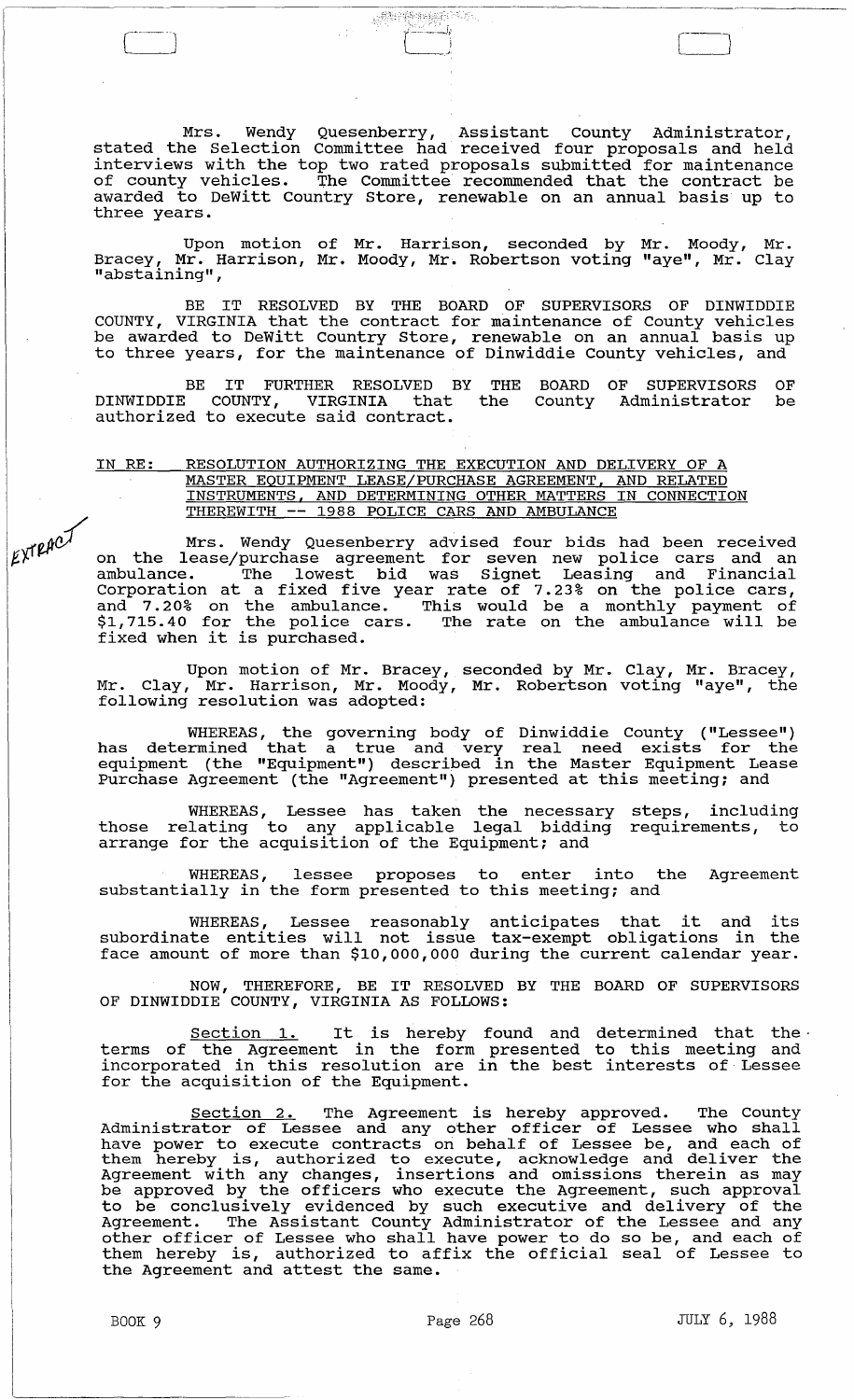section 3. The proper officers of Lessee be, and each of them hereby is, authorized and directed to executive and deliver any and all papers, instruments, opinions, certificates, affidavits and other documents and to do or cause to be done any and all other acts and things necessary or proper for carrying out this resolution and the Agreement.

section 4. Lessee hereby designates the Agreement as a "qualified tax-exempt obligation" within the meaning of Section 265(b) (3) of the Internal Revenue Code of 1986 as amended."

The undersigned further certifies that the above resolution has not been repealed or amended and remains in full force and effect and further certifies that the within Master Equipment Lease/Purchase and further certifies that the within haster Equipment hease/furthase<br>Agreement is the same as presented at said meeting of the governing<br>body of Lessee.

Date: July 13, 1988 (SEAL)

### IN RE: APPOINTMENT OF FIRE MARSHAL

Mr. Jim Cornwell, County Attorney, presented a letter from the County Administrator recommending the Board appoint James C. Rice, currently the Public Safety Director, as Fire Marshal for Dinwiddie County and grant him the authority to exercise the powers authorized by the Fire Prevention Code.

Effective July 1, 1988, Dinwiddie County, as well as other localities, will no longer be able to depend on the State Fire Marshal's Office for assistance in conducting required fire safety inspections. By appointing a local fire marshal, the statewide Fire Inspections. By appointing a focal fife marshal, the beatewide fife<br>Prevention Code can be enforced at the local level. Reasons for this request are outlined below:

1. On March 1, 1988, the Virginia statewide Fire Prevention Code was adopted by the Board of Housing and Community Development.

2. During the 1988 General Assembly the above mentioned code was named to replace the Public Building Safety Regulation Code in certain buildings.

3. Conditional Use Permits being issued by the county mandate code compliance inspections by the local fire marshal.

Upon motion of Mr. Bracey, seconded by Mr. Harrison, Mr. Bracey, Mr. Clay, Mr. Harrison, Mr. Moody, Mr. Robertson voting "aye",

BE IT ORDAINED BY THE BOARD OF SUPERVISORS OF DINWIDDIE COUNTY, VIRGINIA that James C. Rice be appointed as Fire Marshal for Dinwiddie County and is authorized to exercise the powers authorized by the Fire Prevention Code.

### IN RE: APPOINTMENTS - LEPC (LOCAL EMERGENCY PLANNING COMMITTEE)

Upon motion of Mr. Moody, seconded by Mr. Clay, Mr. Bracey, Mr. Clay, Mr. Harrison, Mr. Moody, Mr. Robertson voting "aye", the following resolution was adopted, as presented by James C. Rice, Public Safety Director:

WHEREAS, in order to comply with section 301C of the Superfunds Amendment Reauthorization Act (SARA), a Local Emergency Planning Committee is required to be appointed by the Virginia Emergency Response Council (VERC); and

WHEREAS, the following individuals have agreed to serve on the Dinwiddie County Local Emergency Planning Committee (LEPC):

ш.

ستدب بالدائد

I. Local Officials: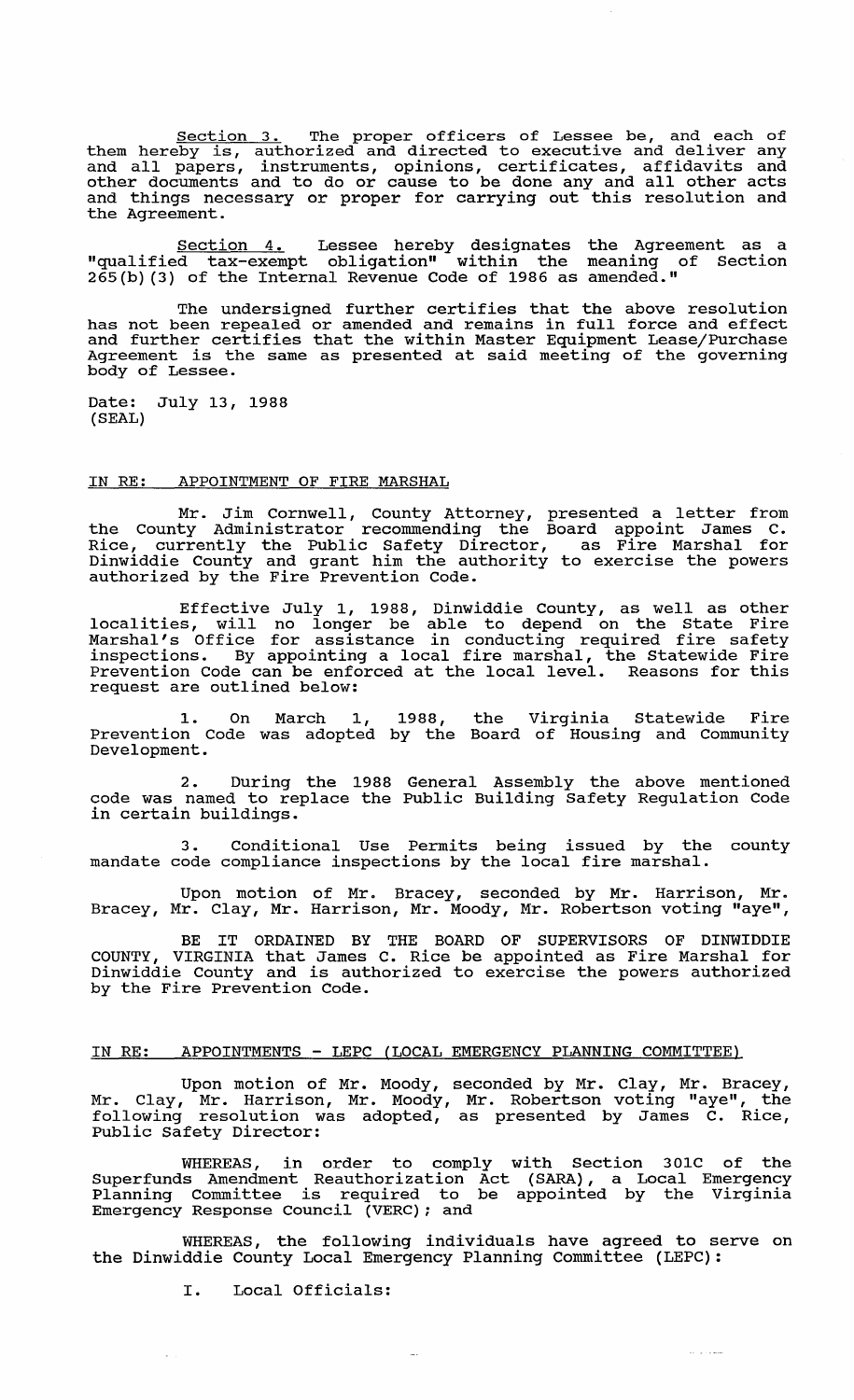George E. Robertson, Jr. - Board of Supervisors Charles W. Harrison - Board of Supervisors

**PARTICLE CONTROLLER** 

II. Law Enforcement, etc.:

Bennie Heath - Sheriff Alvin Booth - Captain, Sheriff's Office Charles Rideout - Chief, Old Hickory VFD William Queen - Chief, Namozine VFD Paul Anderson - Chief, Carson VFD Gene Jones - Chief, Ford VFD Bob Mengel - Chief, Dinwiddie VFD L. Wayne Dockery, Jr. - Rescue Squad Jim Maitland - County Extension Agent Richard Tutwiler, Dinwiddie Health Department

V. Facilities:

Granville Maitland

NOW THEREFORE BE IT RESOLVED THAT THE BOARD OF SUPERVISORS OF DINWIDDIE COUNTY, VIRGINIA, recommends to the VERC that the above listed individuals be appointed to the Local Emergency Planning Committee (LEPC) for Dinwiddie County.

IN RE: RESOLUTION FOR COUNTY CREDIT CARD

 $EXTERCT$ Upon motion of Mr. Harrison, seconded by Mr. Moody, Mr. Clay, Mr. Harrison, Mr. Moody, Mr. Robertson voting "aye", Mr. Bracey voting "nay", the following resolution for a County Credit Card was presented by Mr. Jim Cornwell, with a maximum limit of \$1,000:

> WHEREAS, the County of Dinwiddie employs persons who, from time to time, must expend funds on the County's behalf and in furtherance of County business; and,

> WHEREAS, previously said employees have used their own personal funds and sought reimbursement from the County at a later date; and,

> WHEREAS, such system has resulted in said employees not being fully reimbursed, being reimbursed much later than the expenditure and the County not fully paying the necessary expenditure and the county not fuily paying the necessary<br>expenditures of its employees incurred in the performance of their duties; and,

> WHEREAS, the County does its banking with pursuant to previous resolution and Signet Bank has MasterCard program for charging services; and, Signet Bank available a

> WHEREAS, after careful consideration the Board of Supervisors has determined that it is appropriate and necessary and does hereby authorize the County Administrator to obtain a County Credit Card through Signet Bank and pay the yearly fee therefore, for use by authorized employees of the County under the following conditions:

> 1. Only Administrator shall to obtain goods and services purchased in furtherance of the business of the County. those employees authorized by the County have access to or use this credit card and only

> 2. As much as possible, all purchases and use of the card should be preapproved by the County Administrator.

> All purchases and credit card use should be itemized by the person using the same and the copies of receipts shall be filed with the County as soon as possible after the purchase.

l  $\mathcal{L}_\text{max}$  and  $\mathcal{L}_\text{max}$  and  $\mathcal{L}_\text{max}$  and  $\mathcal{L}_\text{max}$  and  $\mathcal{L}_\text{max}$  and  $\mathcal{L}_\text{max}$ 

I I

 $\vert$ I  $\vert$ 

 $\bigcup$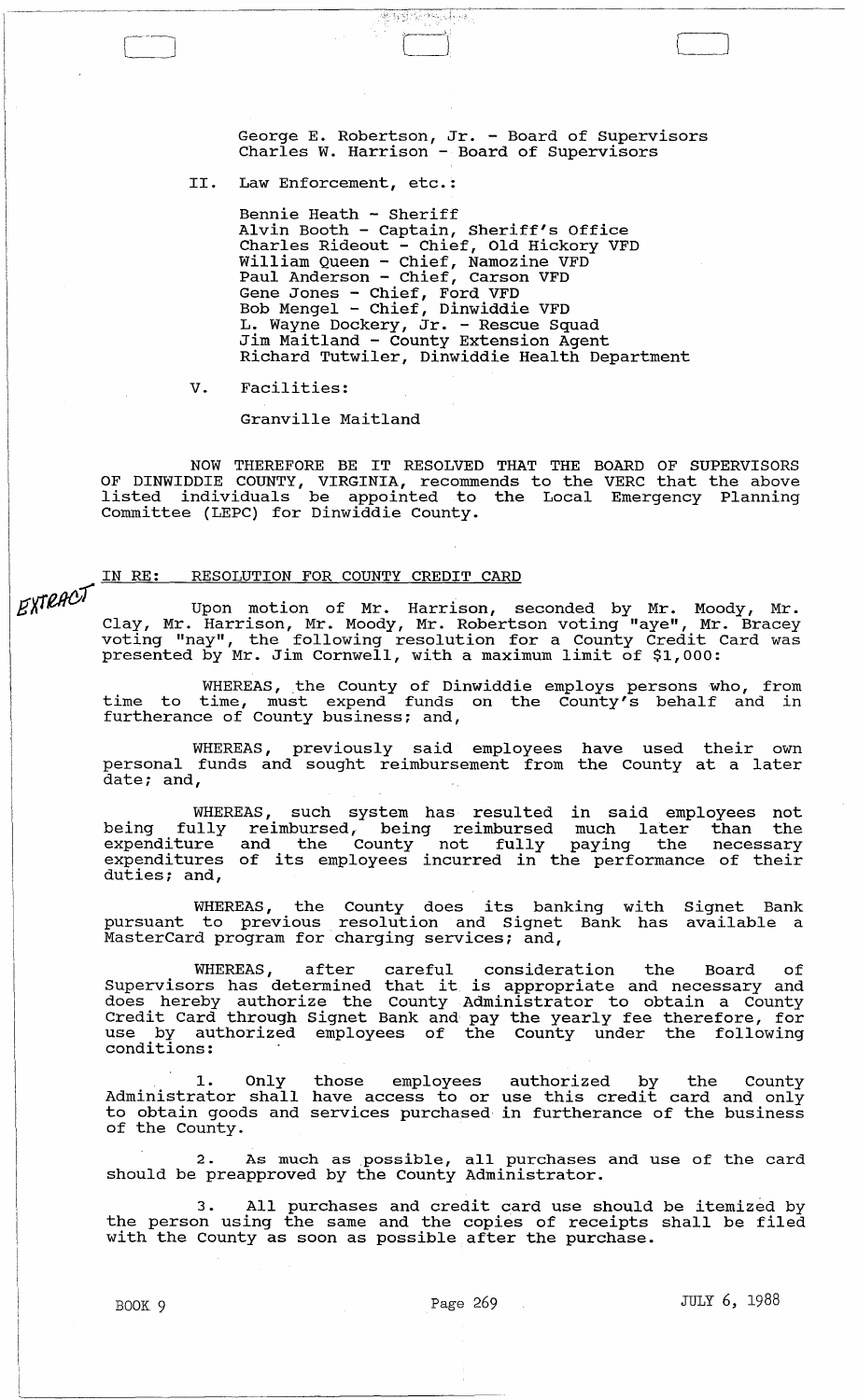4. All purchases shall be itemized to this Board as soon after the purchase as possible and thereafter approved or rejected by the Board as appropriate.

5. Such credit card shall have a maximum limit of \$1,000.

### IN RE: DUMPSTER RENTAL FEES

Upon motion of Mr. Bracey, seconded by Mr. Harrison, Mr. Bracey, Mr. Clay, Mr. Harrison, Mr. Moody, Mr. Robertson voting  $\max_{y}$ , in:  $\max_{y}$ , in: narrison, in: nood,, in: nobelessn vocing could be provided the Board.

# IN RE: VIRGINIA DELINQUENCY PREVENTION & YOUTH DEVELOPMENT ACT **GRANT**

Upon motion of Mr. Clay, seconded by Mr. Moody, Mr. Clay, Mr. Harrison, Mr. Moody, Mr. Robertson voting "aye", Mr. Bracey voting "nay", the following resolution was adopted:

WHEREAS, the Director of the Department of Corrections has awarded to Dinwiddie County, Virginia from the Delinquency Prevention and Youth Development Act appropriation the amount of \$44,270 subject to some special conditions listed in said award No. 88-III-5, including the condition that the county of Dinwiddie provide the amount of \$14,790 as the local share to said grant; and

WHEREAS, the \$9,350 in-kind match will be provided through the Dinwiddie County School Board; and,

WHEREAS, the cash match of \$5,440 will be provided through fees collected from recreational programs conducted by the Office on Youth and Community Services;

NOW THEREFORE BE IT RESOLVED BY THE BOARD OF SUPERVISORS OF DINWIDDIE COUNTY, VIRGINIA that the County Administrator of Dinwiddie County is hereby authorized to execute on behalf of the Board of Supervisors of Dinwiddie County the notice to grant award and supervisors or binwiddle councy and hosice to grane dward and a copy of said grant award and special conditions shall be kept on a copy of said grant award and special condit<br>file in the office of the County Administrator.

### IN RE: AMUSEMENT DEVICE INSPECTIONS

Mr. Richard Barton, County Administrator, presented a Memorandum from the Department of Housing and Community Development concerning inspection of amusement devices. In view of the liability exposure this causes the County and the fact that the Building Inspector is not a certified amusement device inspector, he requested authorization to contract with a certified amusement inspector to inspect amusement devices within the county. The cost will be passed on to the operator of the amusement device, plus a 15% administrative fee for the County.

Bracey, "aye", Upon motion of Mr. Harrison, Mr. Clay, Mr. Harrison, Mr. seconded by Mr. Moody, Mr. Moody, Mr. Robertson voting

BE IT RESOLVED BY THE BOARD OF SUPERVISORS OF DINWIDDIE COUNTY, VIRGINIA that the County Administrator be authorized to contract with a certified amusement inspector to inspect amusement devices within the county at a cost that will be passed on to the operator of the amusement device, plus a 15% administrative fee for the County.

### IN RE: JUNK CAR TAX

 $\mathcal{L}^{\mathcal{L}}$ 

Richard Barton, County Administrator, requested authorization to draft and advertise an ordinance on a Junk Car Tax. He stated junk cars are a reoccurring problem that cannot be easily

 $\omega_{\rm c} = -\omega_{\rm c}$  .

 $\mathcal{L}_{\mathcal{A}}$ 

الحالف السي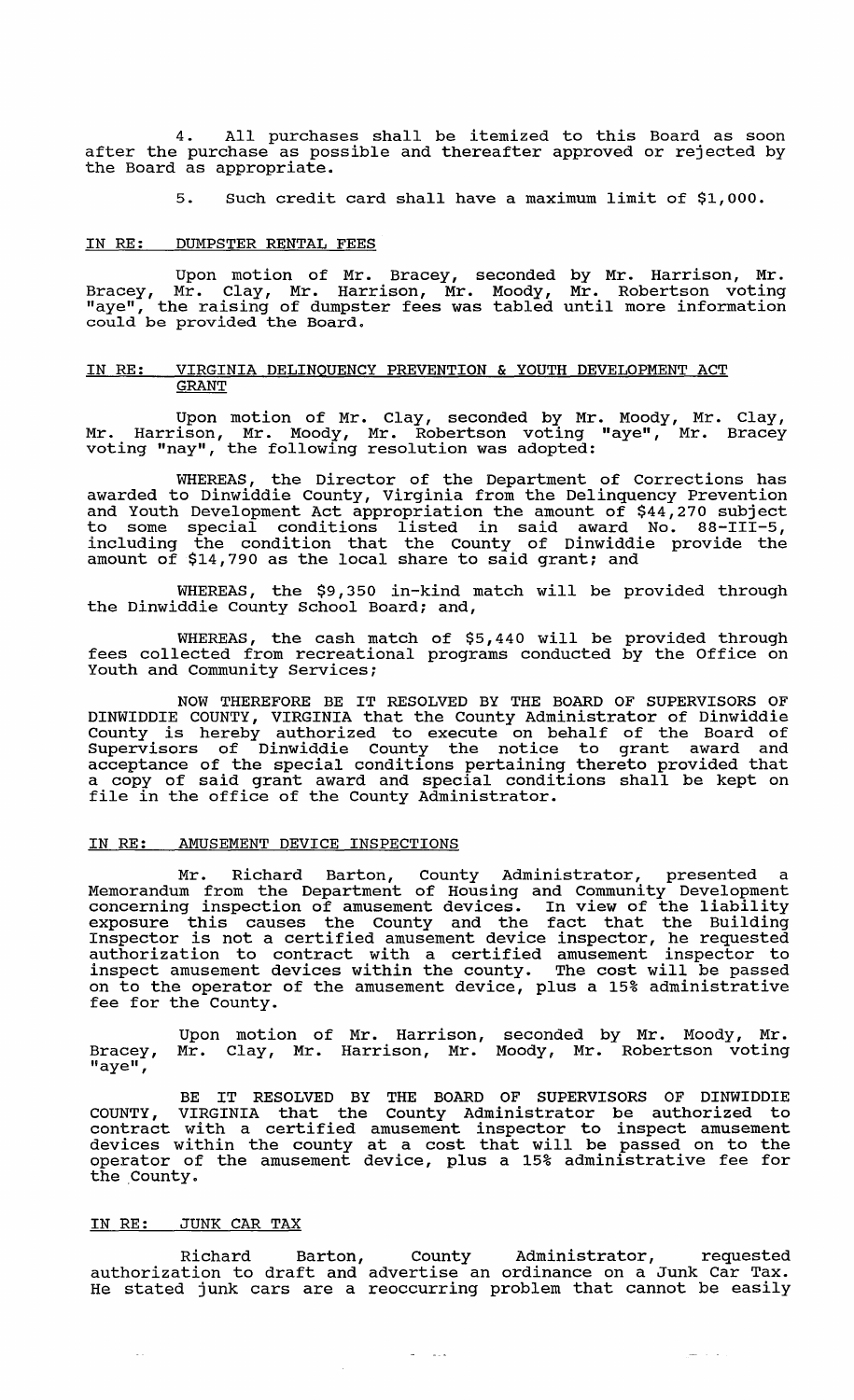resolved. Zoning enforcement is extremely difficult and a failure in most communities since rigid inspection efforts, litigation costs and most communities since rigid inspection efforts, fitigation costs and<br>the attitude of the courts are discouraging from the start. He recommended the Board consider adopting an annual license' tax of \$50.00 for the owners of all vehicles that do not display a current s'tate license plate. state law allows counties to charge the tax up to \$100.00 and it is seen as a means of encouraging owners of old cars to get rid of them rather than to abandon cars on the property. Jim Cornwell, county Attorney, read the state statute on this type of tax.

As there was no recommendation from the Board, the motion died.

## IN RE: SUPPLEMENT TO LITTER CONTROL GRANT

[--l L\_J

EXTRACT  $\sigma_{\text{V}}$   $\mathcal{C}^{\text{V}}$  Upon motion of Mr. Bracey, seconded by Mr. Moody, Mr.  $E^{X1 \cdot 100}$  Bracey, Mr. Clay, Mr. Harrison, Mr. Moody, Mr. Robertson voting "aye", the following resolution was adopted:

> WHEREAS, the County of Dinwiddie was awarded \$3,734 from the Division of Litter Control and Recycling for Fiscal Year 1987-88; and

> WHEREAS, the Office on Youth & community services was where it is the office on youth a community services was<br>authorized to use these funds to promote litter control activities within the County; and

> WHEREAS, during Fiscal Year 1987-88, only \$3,359.50 was spent, leaving a balance of \$374.50; and

> WHEREAS, the Division of Litter Control and Recycling will allow these funds to be carried over to the 1988-89 Fiscal Year by filing a supplemental request;

> NOW THEREFORE BE IT RESOLVED BY THE BOARD OF SUPERVISORS OF DINWIDDIE COUNTY, VIRGINIA that the County Administrator be authorized to sign the Supplemental Request form to the Division of Litter Control requesting funds in the amount of \$374.50 be transferred for expenditure by the Office on youth & Community services in the 1988-89 Fiscal Year.

# IN RE: EXECUTIVE SESSION

Upon motion of Mr. Clay, seconded by Mr. Harrison, Mr. Bracey, Mr. Clay, Mr. Harrison, Mr. Moody, Mr. Robertson voting Liddcy, H. Clay, H. Harrison, H. Hoody, H. Robertson voting<br>"aye", pursuant to Section 2.1-344(1) of the Virginia Freedom of Information Act, the Board moved into Executive Session at 10:03 to discuss personnel matters. The meeting reconvened into Open Session discuss personnel matters.<br>at 10:19.

# IN RE: ADJOURNMENT

Upon motion of Mr. Clay, seconded Bracey, Mr. Clay, Mr. Harrison, Mr. Moody, bracey, mr. cray, mr. narrison, mr. noody,<br>"aye", the meeting was adjourned at 10:20 p.m. by Mr. Harrison, Mr. Mr. Robertson voting

Henne E. Robe<del>lson</del>

Chairmán

ATTEST: sarlon Kekard County Administrator